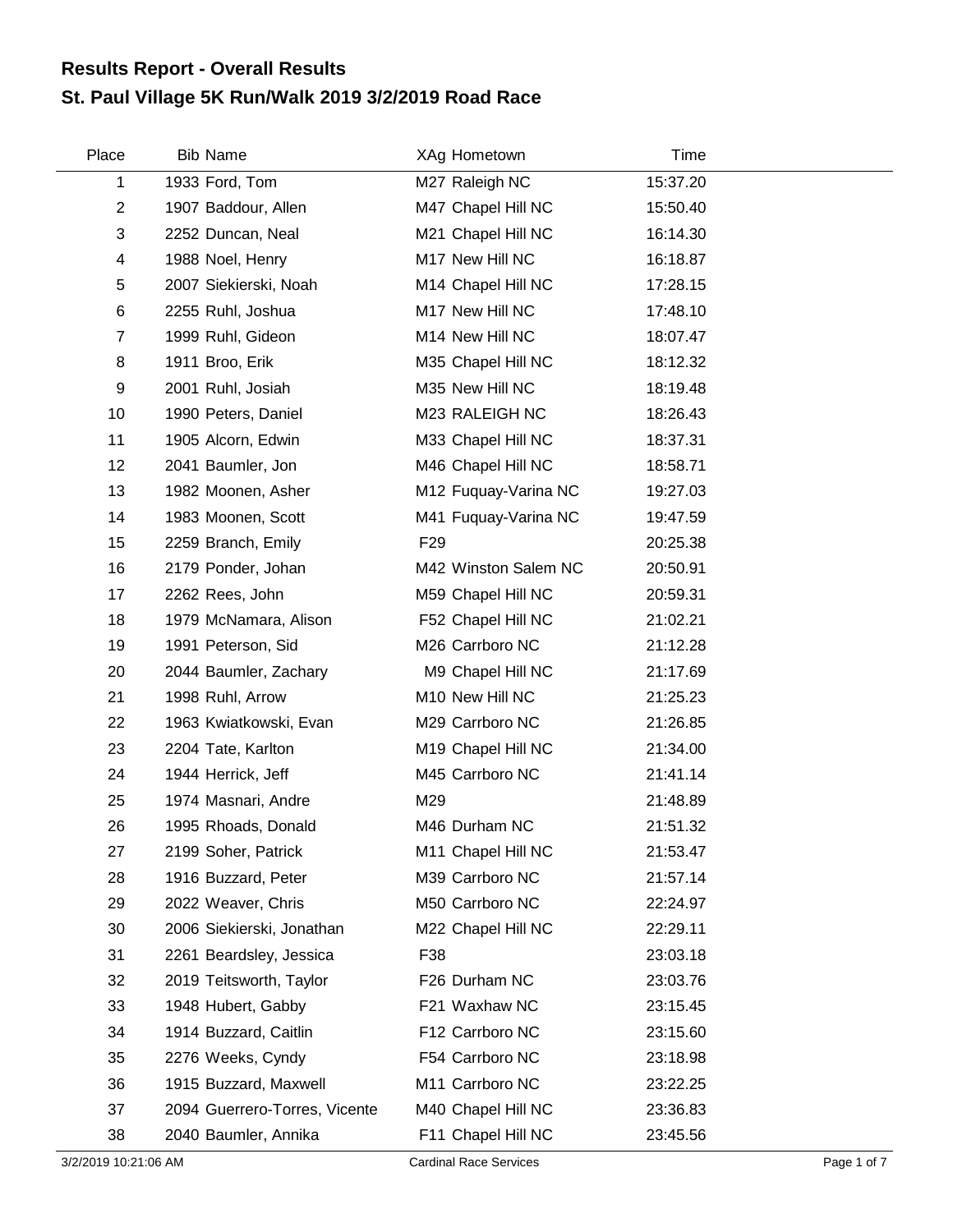| Place | <b>Bib Name</b>            | XAg Hometown        | Time     |  |
|-------|----------------------------|---------------------|----------|--|
| 39    | 1957 Kumor, Corbin         | M14 Raeford NC      | 23:54.77 |  |
| 40    | 2005 Siekierski, Hanna     | F20 Chapel Hill NC  | 24:08.24 |  |
| 41    | 2008 Siekierski, Peyton    | F18 Chapel Hill NC  | 24:12.39 |  |
| 42    | 2264 Harris, Sarah         | F <sub>26</sub>     | 24:12.80 |  |
| 43    | 2265 Jackson, Kevin        | M29 Durham NC       | 24:13.04 |  |
| 44    | 2173 Peng, Andrew          | M40 Chapel Hill NC  | 24:25.46 |  |
| 45    | 2009 Siekierski, Rebekah   | F16 Chapel Hill NC  | 24:34.89 |  |
| 46    | 2118 Isom, Courtney        | F36 Whitsett NC     | 24:37.98 |  |
| 47    | 2077 Doherty, Laura        | F51 Chapel Hill NC  | 24:45.68 |  |
| 48    | 2004 Siekierski, Coleen    | F51 Chapel Hill NC  | 24:49.80 |  |
| 49    | 1954 Knaven, Baptist       | M53 Chapel Hill NC  | 25:00.07 |  |
| 50    | 2216 Tyson, Andre          | M24 Chapel Hill NC  | 25:21.18 |  |
| 51    | 2078 Duran, Serafin        | M47 Chapel Hill NC  | 25:21.29 |  |
| 52    | 2000 Ruhl, Hosanna         | M8 New Hill NC      | 25:39.10 |  |
| 53    | 1912 Brooks, David         | M50 Hurdle Mills NC | 25:52.00 |  |
| 54    | 1949 Hubert, Matthew       | M48 Waxhaw NC       | 25:54.43 |  |
| 55    | 1984 Munson, Allie         | F28 Chapel Hill NC  | 26:21.85 |  |
| 56    | 2018 Sullivan, Matthew     | M51 Chapel Hill NC  | 26:24.11 |  |
| 57    | 1910 Blue, Christopher     | M51 Chapel Hill NC  | 26:33.27 |  |
| 58    | 2214 Tuset, Juan           | M29 Durham NC       | 26:35.92 |  |
| 59    | 2215 Tuset, Monique        | F29 Durham NC       | 26:37.19 |  |
| 60    | 2161 Oentschbein, Calvin   | M26 Chapel Hill NC  | 26:39.56 |  |
| 61    | 1917 Buzzard, Rebecca      | F38 Carrboro NC     | 26:52.15 |  |
| 62    | 2002 Sadeghzadeh, Claire   | F30 Carrboro NC     | 26:56.31 |  |
| 63    | 2023 Yoder, Kevin          | M50 Pittsboro NC    | 27:10.58 |  |
| 64    | 2278 Seawell, Scottie      | F54 Carrboro NC     | 27:11.59 |  |
| 65    | 1968 Maloney, Joe          | M13 Carrboro NC     | 27:14.04 |  |
| 66    | 1970 Maloney, Rosie        | F16 Carrboro NC     | 27:19.07 |  |
| 67    | 1943 Hendricks, Dylan      | M30 Mebane NC       | 27:37.41 |  |
| 68    | 2263 Gavazov, Lily         | F21                 | 27:40.62 |  |
| 69    | 1909 Biamonte, Christopher | M29 Chapel Hill NC  | 27:41.98 |  |
| 70    | 2266 Kelly, Ian Patrick    | M28 Chapel Hill NC  | 27:45.98 |  |
| 71    | 1969 Maloney, Melissa      | F49 Carrboro NC     | 27:50.90 |  |
| 72    | 1947 Hubert, Christina     | F48 Waxhaw NC       | 28:02.20 |  |
| 73    | 1922 Campbell, Sarah       | F18 WAKE FOREST N   | 28:05.08 |  |
| 74    | 2134 Lacey, David          | M29 Morrisville NC  | 28:26.96 |  |
| 75    | 1951 Huneycutt, William    | M54 Pittsboro NC    | 28:27.91 |  |
| 76    | 2251 Dean, David           | M37 GRAHAM NC       | 28:28.28 |  |
| 77    | 2258 Biamonte, Mark        | M58 Chapel Hill NC  | 28:31.62 |  |
| 78    | 2043 Baumler, Thomas       | M14 Chapel Hill NC  | 28:41.76 |  |
| 79    | 2092 Guerrero-Ariza, Jose  | M47 Chapel Hill NC  | 28:43.53 |  |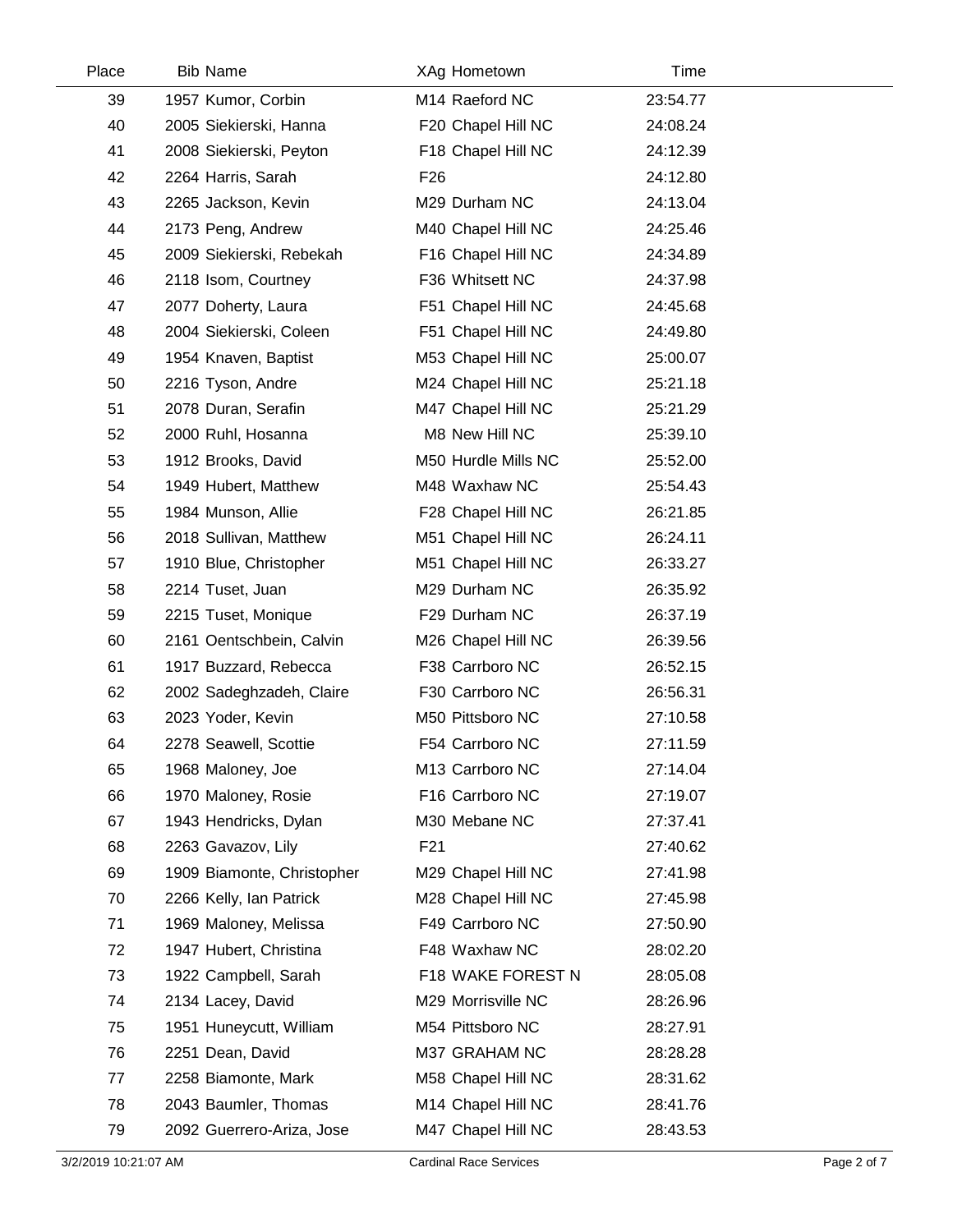| Place | <b>Bib Name</b>                  | XAg Hometown        | Time     |  |
|-------|----------------------------------|---------------------|----------|--|
| 80    | 2011 Steele-Cobb, Cy             | M11 Carrboro NC     | 29:02.52 |  |
| 81    | 2200 Spann, Miles                | M31 Durham NC       | 29:05.35 |  |
| 82    | 2277 Carly, Kathleen             | F0 Carrboro NC      | 29:23.57 |  |
| 83    | 2254 Chelminski, Ann             | F55 Carrboro NC     | 29:24.17 |  |
| 84    | 2020 Tian, Michele               | F18 Chapel Hill NC  | 29:39.76 |  |
| 85    | 2046 Bennett, Channing           | M30 Carrboro NC     | 29:46.02 |  |
| 86    | 2160 Norman, Darrence            | M33 Durham NC       | 29:47.57 |  |
| 87    | 2042 Baumler, Katherine          | F45 Chapel Hill NC  | 30:16.61 |  |
| 88    | 2148 Lopez-Cortez, Diego         | M9 Chapel Hill NC   | 30:35.97 |  |
| 89    | 1930 DeVrieze, Steve             | M43 Chapel Hill NC  | 30:36.50 |  |
| 90    | 1929 DeVrieze, Noah              | M8 Chapel Hill NC   | 30:38.27 |  |
| 91    | 1950 Hudspeth, Lacey             | F31 DURHAM NC       | 30:45.31 |  |
| 92    | 1980 McNamara, James             | M76 Chapel Hill NC  | 31:30.10 |  |
| 93    | 2147 Lopez, Susano               | M40 Chapel Hill NC  | 31:33.39 |  |
| 94    | 2135 Lacey, Mark                 | M58 Greensboro NC   | 31:45.54 |  |
| 95    | 2131 Kessler, Melody             | F26 Chapel Hill NC  | 31:49.48 |  |
| 96    | 2021 Tierney, Allison            | F31 Pittsboro NC    | 31:55.35 |  |
| 97    | 1913 Brooks, Leslie              | F46 Hurdle Mills NC | 31:56.26 |  |
| 98    | 1992 Pochinski, John             | M72 Hillsborough NC | 32:30.78 |  |
| 99    | 1994 Powers, Bill                | m84 Chapel Hill NC  | 32:40.30 |  |
| 100   | 1985 Nesbitt, Kayla              | F16 Carrboro NC     | 32:41.98 |  |
| 101   | 1940 Harris, Eden                | F16 Durham NC       | 32:46.82 |  |
| 102   | 2187 Rojas-Arreola, Isaac        | M16 Chapel Hill NC  | 32:48.43 |  |
| 103   | 2088 Garcia, Perla               | F22 Chapel Hill NC  | 32:51.42 |  |
| 104   | 1939 Harris, Adora               | F19 Durham NC       | 32:55.29 |  |
| 105   | 2052 Blackwell, Wade             | M68 Brown Summit NC | 33:32.75 |  |
| 106   | 2075 Dean, Kresha                | F31 Atlanta GA      | 33:43.13 |  |
| 107   | 2121 Jackson, Reni               | F30                 | 33:45.33 |  |
| 108   | 2093 guerrero-hernandez, carolin | F15 Chapel Hill NC  | 33:51.81 |  |
| 109   | 2106 Hernandez, Jisleny          | F15 Chapel Hill NC  | 33:53.74 |  |
| 110   | 2239 James, Harris               | M38 Chapel Hill NC  | 34:06.77 |  |
| 111   | 1956 Kroll, Kevin                | M38 Chapel Hill NC  | 34:11.43 |  |
| 112   | 2016 Strahl, Kyle                | M14 Chapel Hill NC  | 34:12.98 |  |
| 113   | 2082 Fernandez, Renard           | M32 Raleigh NC      | 34:16.93 |  |
| 114   | 2010 Steele, Celisa              | F44 Carrboro NC     | 34:29.96 |  |
| 115   | 2113 Holloway, LaQuinta          | F27 Durham NC       | 34:30.53 |  |
| 116   | 2123 Jenkins, Deondra            | F27 Durham NC       | 34:30.57 |  |
| 117   | 1961 Kumor, Toby                 | M13 Raeford NC      | 34:42.51 |  |
| 118   | 1958 Kumor, Daniel               | M8 Raeford NC       | 34:46.77 |  |
| 119   | 1960 Kumor, Joe                  | M40 Raeford NC      | 34:46.84 |  |
| 120   | 2030 Arias, Ronald               | M9 Chapel Hill NC   | 34:49.43 |  |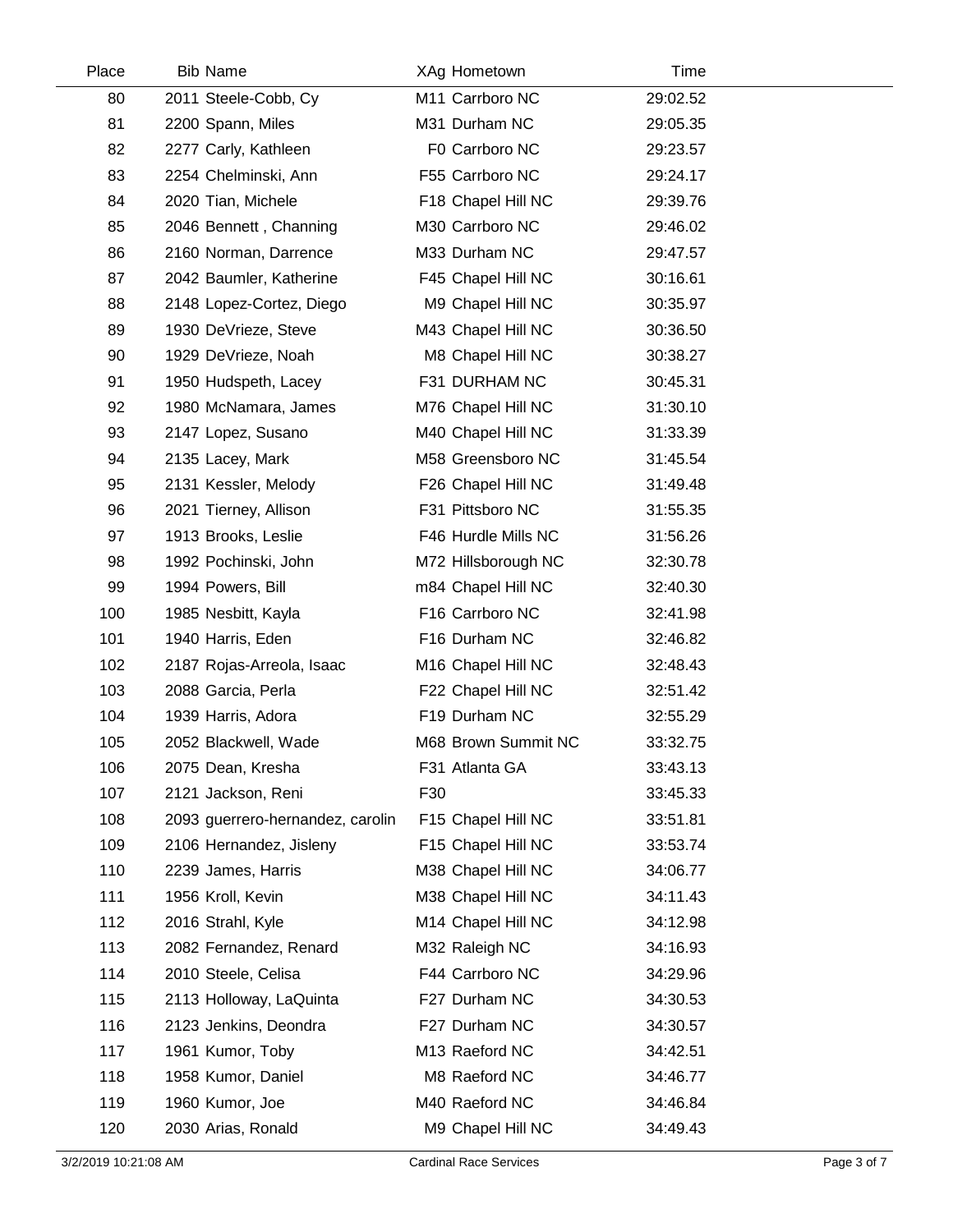| Place | <b>Bib Name</b>              | XAg Hometown        | Time     |  |
|-------|------------------------------|---------------------|----------|--|
| 121   | 1993 Pope, Jennifer          | F30 louisburg NC    | 34:58.51 |  |
| 122   | 2029 Arias, Nancy            | F12 Chapel Hill NC  | 35:05.64 |  |
| 123   | 2031 Arias, Santos           | M40 Chapel Hill NC  | 35:05.79 |  |
| 124   | 1989 Peele, Ashley           | F32 Hillsborough NC | 35:07.88 |  |
| 125   | 2242 Roberson, Daniel        | M0 Cedar Grove NC   | 35:08.29 |  |
| 126   | 2085 Furtado, Maria          | F <sub>19</sub>     | 35:25.23 |  |
| 127   | 2115 Hughes, Dana            | F44 Snow Camp NC    | 35:25.49 |  |
| 128   | 2260 Ponder, Jack            | M12 Durham NC       | 35:29.78 |  |
| 129   | 2145 Lindsay, Dennis         | M55 Durham NC       | 35:45.25 |  |
| 130   | 2198 Soher, Emlyn            | f13 Chapel Hill NC  | 35:46.47 |  |
| 131   | 2191 Shubert, Tiffany        | F48 Chapel Hill NC  | 35:52.07 |  |
| 132   | 2162 O'Kelley, Valerie       | F55 Charlotte NC    | 36:07.36 |  |
| 133   | 2177 Perry, Candce           | F32 Durham NC       | 36:08.15 |  |
| 134   | 1964 Kwiatkowski, Hannah     | F29 Carrboro NC     | 36:20.74 |  |
| 135   | 2024 Akeza, Ariella          | F27 Durham NC       | 36:46.77 |  |
| 136   | 2149 Lopez-Cortez, Guadalupe | F13 Chapel Hill NC  | 36:53.53 |  |
| 137   | 2117 Isom, Cayden            | M6 Whitsett NC      | 36:57.85 |  |
| 138   | 2119 Isom, Santonius         | M38 Whitsett NC     | 37:03.66 |  |
| 139   | 2249 Truesdale, Michael      | M28 Chapel Hill NC  | 37:10.85 |  |
| 140   | 2067 Craig, Gerald           | M61                 | 37:14.62 |  |
| 141   | 2240 Kate, Thomas            | F49 Durham NC       | 37:15.14 |  |
| 142   | 2104 Herbert, Wren           | f14 Carrboro NC     | 37:40.36 |  |
| 143   | 2065 Cortes, Edith           | F43 Chapel Hill NC  | 38:04.44 |  |
| 144   | 2156 McLendon, Anissa        | f51 Carrboro NC     | 38:08.26 |  |
| 145   | 1938 Hanson, Jessica         | F34 Cary NC         | 38:15.34 |  |
| 146   | 2153 Marley, Bernerd         | M43 Greensboro NC   | 38:42.01 |  |
| 147   | 2158 Murray, Iris            | F31 Durham NC       | 39:00.95 |  |
| 148   | 2271 Mahoney, Vicki          | F47 Chapel Hill NC  | 40:15.15 |  |
| 149   | 2120 Jackson, Dianne         | F57 Pittsboro NC    | 40:23.52 |  |
| 150   | 1955 Kroll, Heather          | F47 Chapel Hill NC  | 40:40.67 |  |
| 151   | 1901 Aguilar, Alain          | M39 Durham NC       | 41:18.23 |  |
| 152   | 1997 Rudat, Alyson           | F37 Carrboro NC     | 41:26.74 |  |
| 153   | 2247 Wooduff, Alivia         | F9 Mebane NC        | 41:33.54 |  |
| 154   | 2245 Wooduff, Aaden          | M6 Mebane NC        | 41:39.00 |  |
| 155   | 2248 Wooduff, Ashley         | F39 Mebane NC       | 41:45.86 |  |
| 156   | 2017 Strahl, Nathan          | M74 Chapel Hill NC  | 42:05.51 |  |
| 157   | 2178 Phillips, Mary          | F74 Chapel Hill NC  | 42:10.52 |  |
| 158   | 1908 Baker, Robert           | M72 GRAHAM NC       | 42:15.53 |  |
| 159   | 1981 Mills, Sarah            | F39 GRAHAM NC       | 42:15.64 |  |
| 160   | 2268 Bynum, Earl             | m66 Chapel Hill NC  | 42:29.52 |  |
| 161   | 1953 Joyce, Lisa             | F39 Durham NC       | 42:58.40 |  |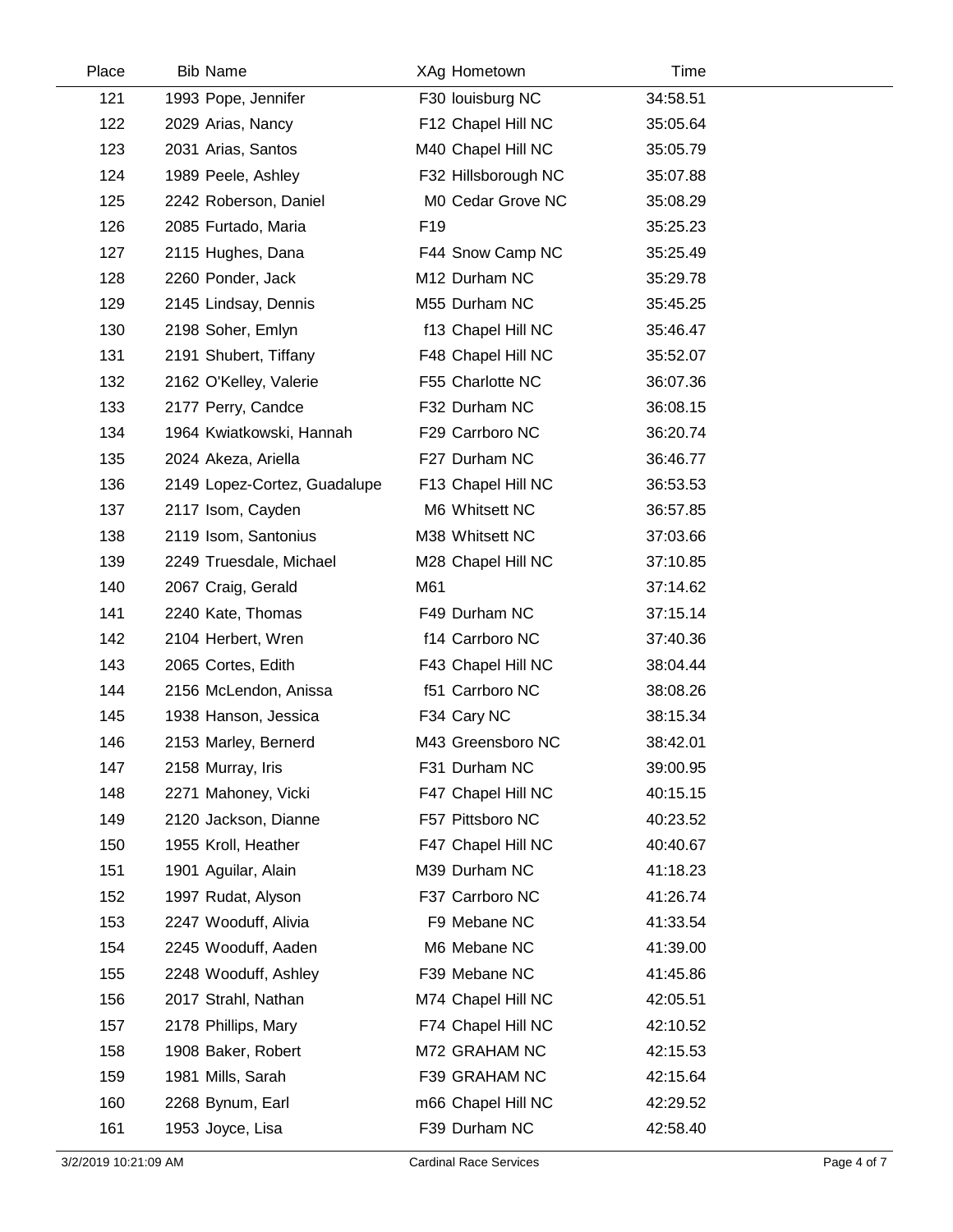| Place | <b>Bib Name</b>                | XAg Hometown        | Time     |  |
|-------|--------------------------------|---------------------|----------|--|
| 162   | 2212 Townsend, Justin          | M7 Raleigh NC       | 43:00.13 |  |
| 163   | 2211 Townsend, Brandon         | M9 Raleigh NC       | 43:21.40 |  |
| 164   | 2047 Blackwell, Allen          | M33 Brown Summit NC | 43:22.56 |  |
| 165   | 2213 Townsend, Koren           | F42 Raleigh NC      | 43:28.89 |  |
| 166   | 1902 Aguilar, Coby             | M9 Durham NC        | 43:37.38 |  |
| 167   | 1903 Aguilar, Ethan            | M6 Durham NC        | 43:37.56 |  |
| 168   | 2273 Watson, Penelope          | F <sub>5</sub>      | 43:43.78 |  |
| 169   | 2272 Watson, Brian             | M38 Chapel Hill NC  | 43:43.86 |  |
| 170   | 2275 Watson, Abigail           | F <sub>3</sub>      | 43:44.12 |  |
| 171   | 2274 jWatson, Judah            | M7                  | 43:44.68 |  |
| 172   | 2103 Herbert, Joe              | M66 Carrboro NC     | 44:10.94 |  |
| 173   | 2109 Hernandez, Mariela        | F39 Chapel Hill NC  | 44:11.40 |  |
| 174   | 2061 Chavez, Lesly             | F12 Chapel Hill NC  | 44:11.78 |  |
| 175   | 2062 Chavez-Martinez, Maria    | F39 Chapel Hill NC  | 44:12.00 |  |
| 176   | 2175 Peng, Mazzy               | U7 Carrboro NC      | 44:28.69 |  |
| 177   | 2074 Dawkins, Angelita         | F31 Durham NC       | 44:29.80 |  |
| 178   | 2070 davis, latanya            | F51 Chapel Hill NC  | 44:57.54 |  |
| 179   | 2045 Beamon, Ron               | M49 Durham NC       | 44:58.03 |  |
| 180   | 2186 Rojas-Arreola, Alair      | M14 Chapel Hill NC  | 45:17.65 |  |
| 181   | 2108 Hernandez, Luis           | M9 Chapel Hill NC   | 45:17.65 |  |
| 182   | 2107 Hernandez, Jose           | M8 Chapel Hill NC   | 45:18.24 |  |
| 183   | 1978 McGuire, Tom              | M8 Chapel Hill NC   | 45:36.35 |  |
| 184   | 1976 McGuire, Hugh             | M9 Chapel Hill NC   | 45:38.17 |  |
| 185   | 1977 MCGUIRE, MARY ELLEN       | F48 Chapel Hill NC  | 45:42.61 |  |
| 186   | 2034 Arreola-Vazquez, Maria    | F41 Chapel Hill NC  | 45:44.34 |  |
| 187   | 2105 Hernandez, Citlali        | F17 Chapel Hill NC  | 45:45.15 |  |
| 188   | 2035 Arreola-Vazquez, Veronica | F43 Chapel Hill NC  | 45:45.55 |  |
| 189   | 1966 Louis, Catherine          | F57 Cary NC         | 46:20.53 |  |
| 190   | 2270 Chilton, Mark             | M0 Chapel Hill NC   | 46:27.28 |  |
| 191   | 1952 Jarmul, Paul              | M55 Cary NC         | 47:07.41 |  |
| 192   | 2257 Davis, Nolan              | M50 Durham NC       | 48:21.42 |  |
| 193   | 2244 Undra, Robinson           | M0 Reidsville NC    | 48:26.80 |  |
| 194   | 2051 Blackwell, Samuel         | M8 Randleman NC     | 48:31.34 |  |
| 195   | 2076 Diaz, Sonia               | F35 Randleman NC    | 48:53.39 |  |
| 196   | 2176 Peng, Thomas              | M42 Carrboro NC     | 49:09.40 |  |
| 197   | 1975 McCann, Margaret          | F70 Chapel Hill NC  | 49:41.67 |  |
| 198   | 1932 Fischbeck, Lisa           | F62 DURHAM NC       | 49:41.95 |  |
| 199   | 2025 Allen, Kalani             | F29 DURHAM NC       | 50:16.10 |  |
| 200   | 2201 Stevenson, Bonnie         | F51 Chapel Hill NC  | 50:16.17 |  |
| 201   | 1935 Gailliard, Paulette       | F64 Durham NC       | 50:19.03 |  |
| 202   | 1906 Andrews, Freda            | F71 Durham NC       | 50:19.80 |  |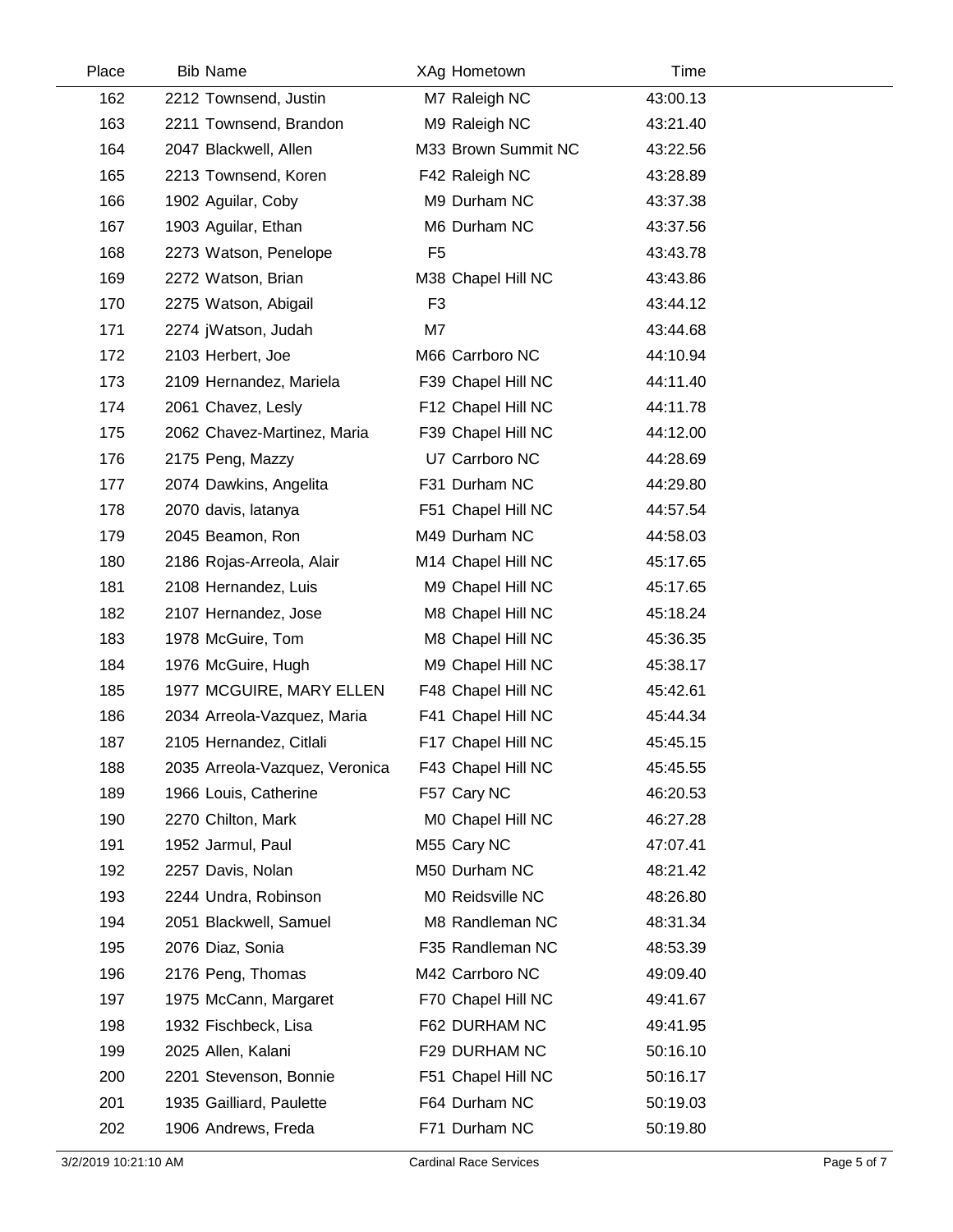| Place | <b>Bib Name</b>             | XAg Hometown        | Time     |  |
|-------|-----------------------------|---------------------|----------|--|
| 203   | 2049 Blackwell, Jonathan M. | M39 Randleman NC    | 50:31.57 |  |
| 204   | 2048 Blackwell, Jonathan A. | M10 Randleman NC    | 50:35.65 |  |
| 205   | 2202 Streater, Gregory      | M32 Creedmoor NC    | 50:37.85 |  |
| 206   | 2203 Streater, Tasha        | F31 Creedmoor NC    | 50:39.79 |  |
| 207   | 2050 Blackwell, Russell     | M72 Chapel Hill NC  | 50:51.28 |  |
| 208   | 2125 Johnson, Richard       | M72 Rougemont NC    | 50:52.16 |  |
| 209   | 2232 Wright, Levi           | M75 Brown Summit NC | 51:27.35 |  |
| 210   | 2133 Kirkpatrick, Natalie   | F55 Charlotte NC    | 51:27.96 |  |
| 211   | 2056 Carey, Moses           | m73 Chapel Hill NC  | 51:52.94 |  |
| 212   | 2099 Harris, Jamar          | M35 Durham NC       | 51:53.76 |  |
| 213   | 1996 Riguera, Dorothy       | F36 Carrboro NC     | 52:12.77 |  |
| 214   | 2256 Jefferson, Stephanie   | F58 Durham NC       | 52:29.26 |  |
| 215   | 2159 Newsome, Tiffany       | F28 Durham NC       | 53:05.15 |  |
| 216   | 2269 Jones, Crystal         | F <sub>0</sub>      | 53:05.64 |  |
| 217   | 2015 Strahl, Kaitlyn        | F19 Chapel Hill NC  | 53:16.49 |  |
| 218   | 2014 Strahl, Emily          | F18 Chapel Hill NC  | 53:18.84 |  |
| 219   | 2220 Williams, Jalen        | M14 Mebane NC       | 53:36.72 |  |
| 220   | 2063 Clark, Patai           | F9 Mebane NC        | 53:37.05 |  |
| 221   | 2219 White, Marva           | F63 Brown Summit NC | 54:15.57 |  |
| 222   | 2154 Marley, Nina           | M70 Greensboro NC   | 54:18.11 |  |
| 223   | 2267 Bynum, Linda           | f65 Chapel Hill NC  | 54:19.36 |  |
| 224   | 2234 Brown, Jonathan        | M56 Carrboro NC     | 54:19.66 |  |
| 225   | 1946 Hill, Mary             | F52 Carrboro NC     | 54:20.20 |  |
| 226   | 1945 Hill, Chip             | M54 Carrboro NC     | 54:20.78 |  |
| 227   | 2170 Parker, Michael        | M69 Chapel Hill NC  | 54:47.70 |  |
| 228   | 2072 Davis, Pennie          | F27 Raleigh NC      | 54:52.86 |  |
| 229   | 2084 Freeman, Kenda         | F31 Durham NC       | 54:59.62 |  |
| 230   | 2228 Woods, Daria           | F4 Siler City NC    | 55:03.99 |  |
| 231   | 2143 Lesane, Patrick        | M31 Durham NC       | 55:08.71 |  |
| 232   | 2102 Hayes, Veronica        | F53 Durham NC       | 55:10.02 |  |
| 233   | 2226 Willis, Cassandra      | F46 Durham NC       | 55:10.04 |  |
| 234   | 2142 Lesane, Magan          | F28 Durham NC       | 55:10.60 |  |
| 235   | 2101 Hayes, Al              | M58 Durham NC       | 55:10.80 |  |
| 236   | 2172 Parker II, Donovan     | M29 Durham NC       | 56:02.35 |  |
| 237   | 2171 Parker, Ricky          | F28 Durham NC       | 56:02.95 |  |
| 238   | 2221 Williams, Jamel        | M11 Carrboro NC     | 56:34.96 |  |
| 239   | 2223 Williams, Kofi         | M9 Carrboro NC      | 56:41.43 |  |
| 240   | 2222 Williams, Jayde        | F13 Carrboro NC     | 56:58.14 |  |
| 241   | 2098 Harris, Glenda         | f70 Durham NC       | 57:46.79 |  |
| 242   | 2112 Hingleton, Garry       | M60 Greensboro NC   | 57:47.80 |  |
| 243   | 2111 Hingleton, Cheryl      | F60 Greensboro NC   | 57:56.16 |  |